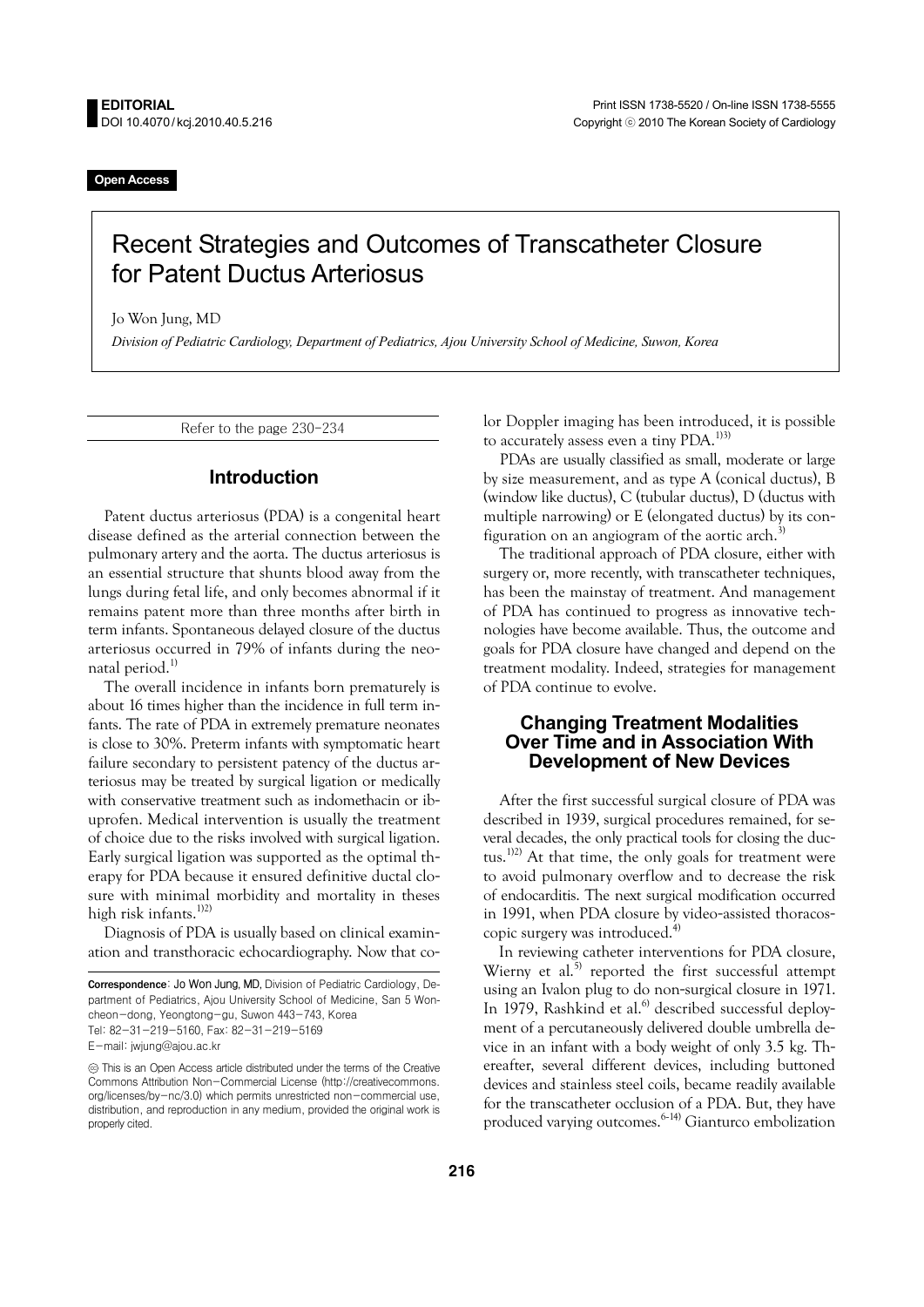coils, detachable coils (Cook Cardiology, Bloomington, IN, USA), and the Duct-Occlud (Pfm, Cologne, Germany) device have proven both safe and effective in the closure of small to moderate-sized PDAs. However, they have not been shown to be effective in the transcatheter approach to a large PDA.<sup>2)4)7)9)15)</sup> These surgical or catheter-derived techniques became complementary applied for PDA closure at that time. Percutaneous embolization of coils has been used predominantly for smaller ducts, while larger ones were interrupted by open thoracotomy or, occasionally, by video-assisted ligation.

For the transcatheter closure of moderate to large PDAs, Nit-Occlud devices (Pfm, Cologne, Germany), which were developed from the original Duct-Occlud device, have had relatively favorable outcomes.10-14) Moreover the Amplatzer ductal occluder (ADO) device (AGA Medical Corporation, Golden Valley, MN, USA) permitted closure of larger ductus, even ones as large as 16/14 mm in diameter since 2003 and showed excellent outcomes.<sup>2)15)</sup>

The management of a silent ductus remains controversial because its risk for endocarditis is low. Transcatheter therapy for PDA closure is readily available and this has prompted physicians to offer elective closure of ductus to all patients.<sup>2)11)14)15)</sup>

## **Outcomes and Complication of Transcatheter Closure of Patent Ductus Arteriosus**

Currently, the advent of new technology has increased the proportion of patients who undergo successful percutaneous closure; there have been only a few of minor complications compared with initial interventional data.

Choi et al.<sup>7)</sup> reported comparative results for several devices from 'old' Sideris and umbrella devices to 'brand-new' Amplatzer devices. Even though the initial data were not remarkable, he showed the historical trends and patterns for the selection of devices in transcatheter PDA closure during the past 12 years. After the types of devices had evolved, the occlusion rates improved and there was an increase in the proportion of patients who had good results with transcatheter PDA closure.

In 1999 Rao et al. $8$ <sup>t</sup> reported successful implantation of a buttoned device in 278 (98%) of 284 patients. Complete occlusion occurred only in 167 (60%), and a trivial shunt in 79 (28%) patients.

According to serial data with a controlled-release Cook coil, immediate and complete angiographic closure was achieved in 41%; color Doppler echocardiography 24 hours after the procedure revealed no detectable shunt in 33 of 36 patients (92%). $^{\textrm{\tiny{(3)}}}$ 

In a comparison of occluding coils and the Rashkind umbrella device, complete closure was achieved in 89% in the coil group as compared to 71% for the Rashkind umbrella device group (p<0.005). Eleven coils in six patients embolized to the pulmonary arteries.<sup>12)</sup>

Trometzki et al.<sup>10)</sup> reported that in PDA closure using Duct-Occlud devices, the devices were successfully deployed in 86% of patients; for detachable coils the rate was 91%. Embolization of the device occurred on 4 occasions. Two devices were not retrieved but caused no apparent clinical problems.

Gamboa et al.<sup>11)</sup> reported that PDA closures were done using Nit-Occlud devices in 28 patients who had a median age of 1.8 years (range 0.5-21 years) between 2003 and 2006. The occlusion rate immediately after embolization was 53.5%, which increased to 95.2% by 12 months and to 100% by 18 months. The Nit-Occlud device provided an effective and safely retrievable means for PDA closure, irrespective of ductus morphology.

In another study of closure of moderate to large PDAs, ADO was compared with Rashkind or Sideris devices and Cook detachable coils in 116 consecutive patients.<sup>13)</sup> In patients receiving an ADO, complete occlusion was achieved earlier after implantation, and the rate of complete occlusion was better (97%,  $p=0.024$ ) than in patients using other devices.13) Complications included device embolization in 2 patients, hemolysis in 3 patients and repeat procedures to retrieve the device in 12 patients.<sup>13)</sup> Recently, transcatheter closure of moderate to large PDAs using the ADO showed that the ADO is easily retrievable and that the procedure is effective, and safe, and provides better results than can be achieved using other occluders.7)15)

For patients who undergo transcatheter closure with devices, the immediate occlusion rates are in excess of 90% and immediate complication rates are very low. There is a potential for left pulmonary artery and descending aortic obstruction in patients who are of low weight with a large ductus requiring a relatively large device for closure, which is rare and normally resolves with aging. Since new generation devices, which are easily retrievable and have a variety of different sizes, were introduced a few years ago, older devices such as the Rashkind double umbrella and the Sideris buttoned device, which had a significant risk for retrieval of malpositioned devices, are no longer used. Therefore the incidence of complications including residual leak, device embolization, protrusion into the aorta, obstruction of left pulmonary artery, and loss of peripheral pulses, have been further decreased, and even the number of these complications gradually decline within 36 months.<sup>10)14)</sup>

The current strategy for transcatheter closure of PDAs is to use coils for a small to a moderate ductus, and an ADO for a large ductus. The ADO can be recommended for a large ductus in infants, in young children with a ductus diameter >3 mm, and in older children or adults with a ductus diameter >4 mm. Several coils, including the Nit-Occlud, the Gianturco coil, and detachable coils can be used in patients with a small to a